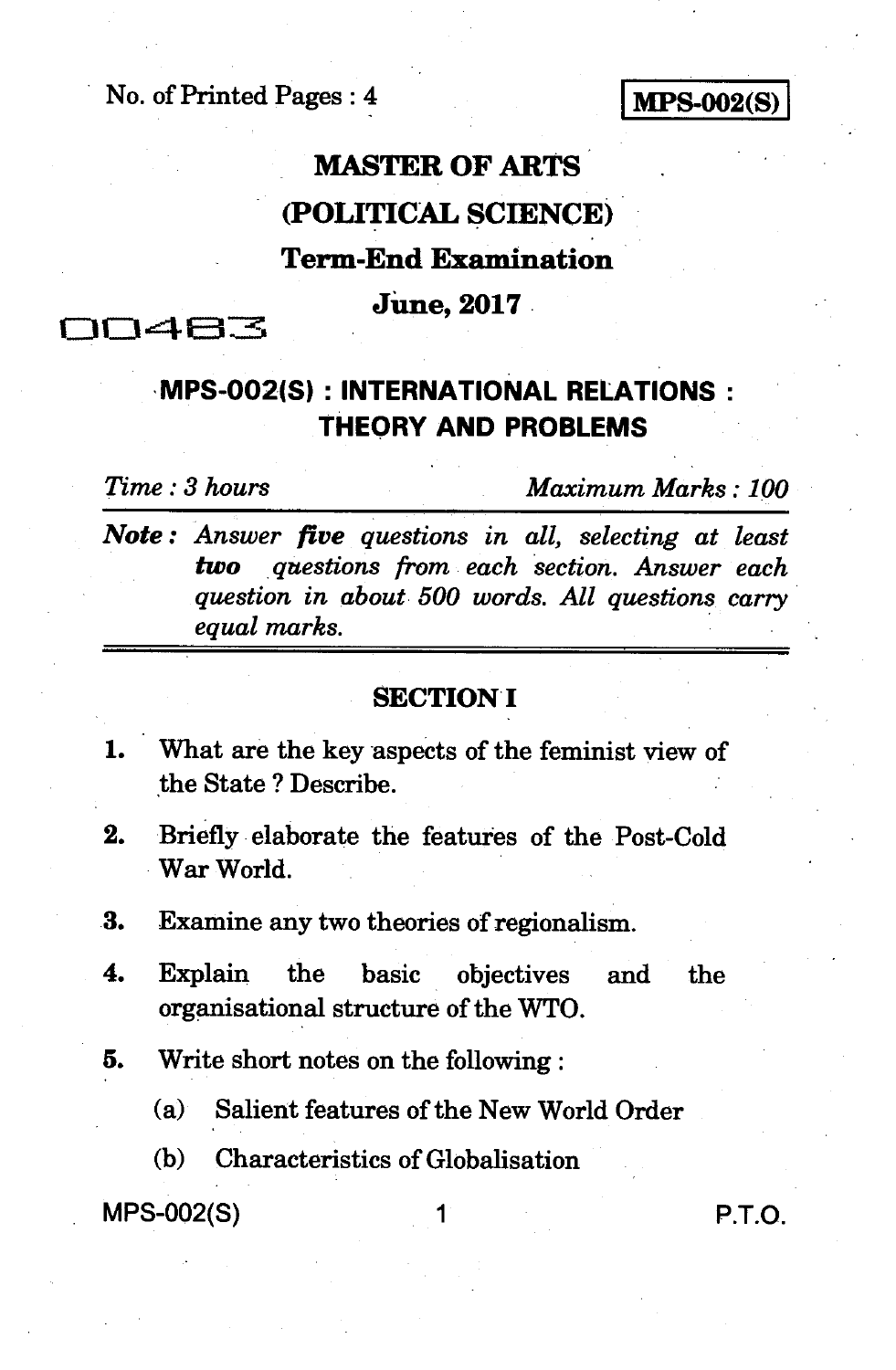## **SECTION II**

- 6. Define terrorism and explain the motives and methods adopted by terrorists.
- 7. Discuss the major causes of inequality among nations.
- 8. How are the states of the Central Asian region strengthening indigenous identities ? Elaborate.
- 9. Explain the role played by NGOs in social development.
- 10. What is Diaspora ? How does it promote transnational movements ?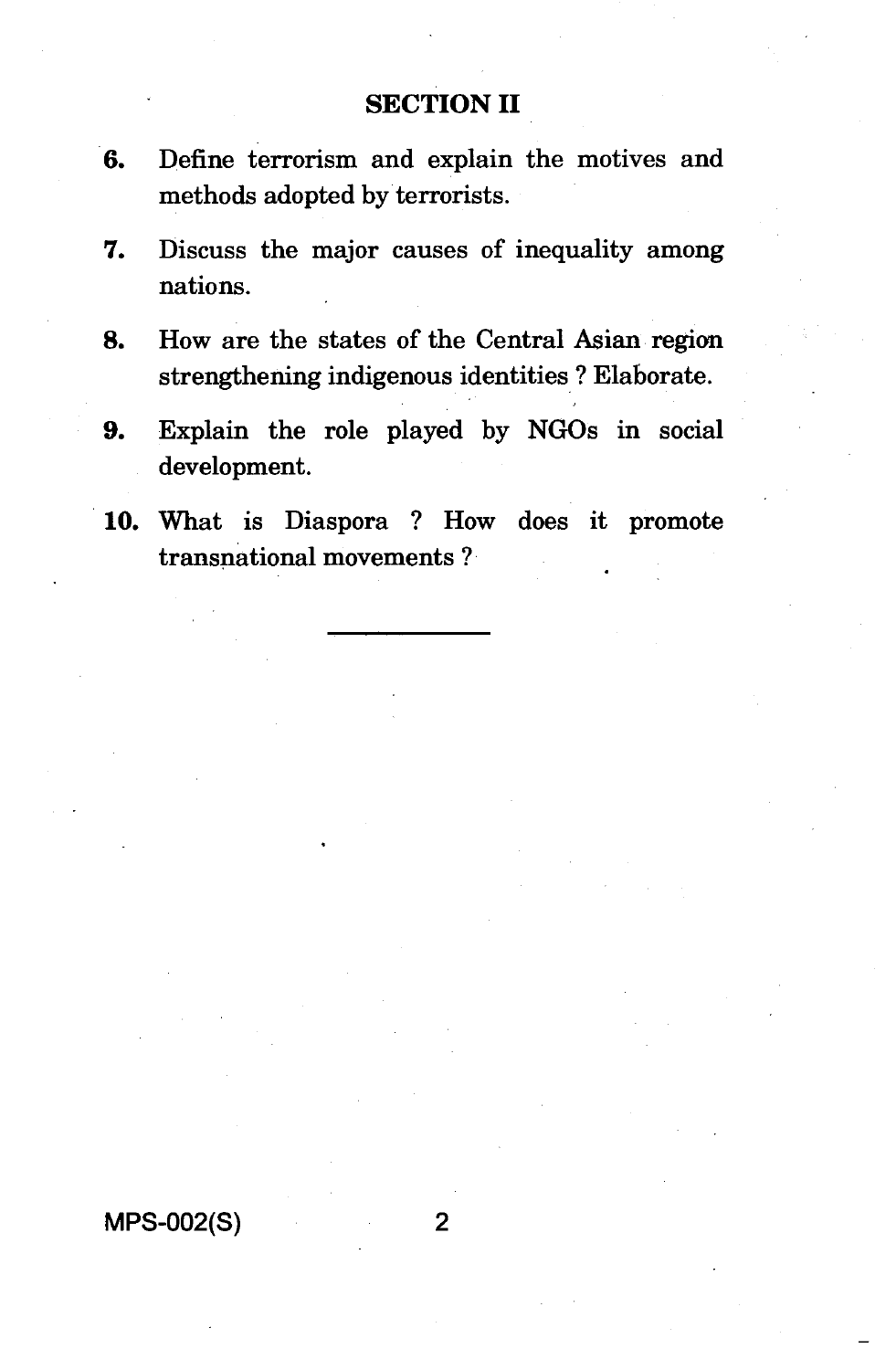एम.पी.एस.-002(S)

# स्नातकोत्तर उपाधि कार्यकम (राजनीति शास्त्र) सत्रांत परीक्षा जून, 2017

## एम.पी.एस.-002(S): अंतर्राष्ट्रीय सम्बन्ध: सिद्धांत और समस्याएँ

समय : 3 घण्टे

अधिकतम् अंकः 100

कुल पाँच प्रश्नों के उत्तर दीजिए, प्रत्येक खण्ड में से नोट : कम-से-कम दो प्रश्न चुनते हुए । प्रत्येक प्रश्न का उत्तर लगभग 500 शब्दों में दीजिए । सभी प्रश्नों के अंक समान हैं ।

#### खण्ड T

- राज्य के नारीवादी दृष्टिकोण के मुख्य पहलू क्या हैं ? वर्णन 1. कीजिए ।
- उत्तर-शीत युद्ध विश्व के लक्षणों को संक्षेप में बताइए।  $2.$
- क्षेत्रीयता (क्षेत्रीयवाद) के किन्हीं दो सिद्धांतों का परीक्षण 3. कीजिए ।
- विश्व व्यापार संगठन (WTO) के मूल उद्देश्यों और  $\overline{\mathbf{4}}$ . संगठनात्मक ढाँचे की व्याख्या कीजिए ।
- निम्नलिखित पर संक्षिप्त टिप्पणियाँ लिखिए: 5.
	- (क) नई विश्व व्यवस्था के विशिष्ट लक्षण
	- (ख) विश्वीकरण के लक्षण

**MPS-002(S)** 

#### 3

P.T.O.